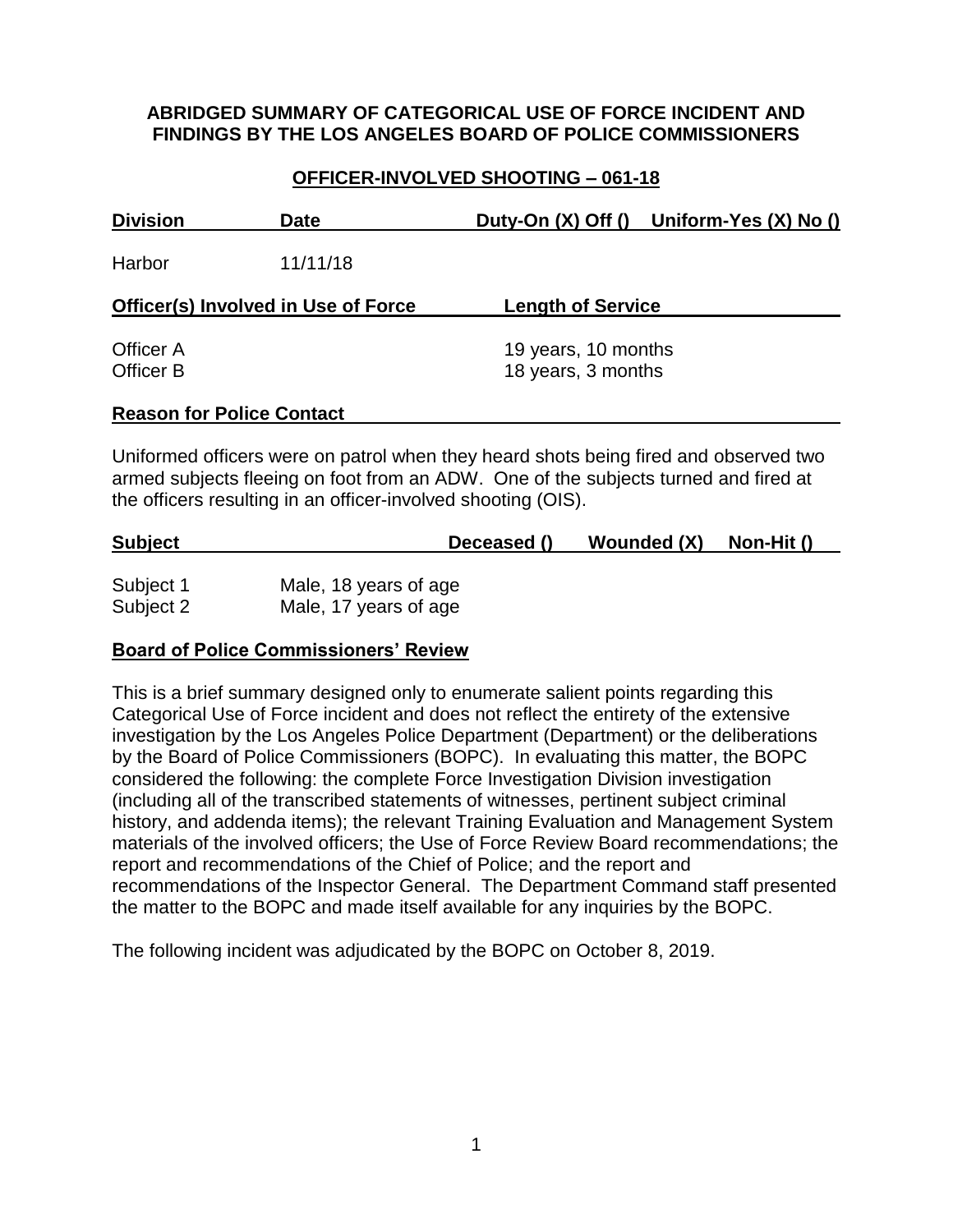#### **Incident Summary**

Officers A and B were patrolling in an unmarked, dual purpose police vehicle. They were deployed to conduct crime suppression duties.

Residential security video captured a blue Hyundai Sonata driving down the street. As the Hyundai stopped just north of the parking lot entrance to a Park Recreation Center, one suspect exited from the front passenger door, while a second suspect exited the left rear passenger door. The suspects were identified as Subjects 1 and 2. They walked in the parking lot toward the side of the park's recreation center, while the Hyundai's unidentified driver continued driving. The driver conducted a three-point turn, and then again continued driving.

Officers A and B approached the T-intersection as the Hyundai completed its threepoint turn. The officers conducted a right turn and followed behind the Hyundai, which ultimately stopped, just south of the parking lot entrance.

Unbeknownst to the officers, the Subjects had just approached two victims on one side of the recreation center and fired multiple shots at them. The victims were later identified as Witnesses A and B. Witness A and Witness B were conversing on one side of the recreation center when the Subjects approached them. At the time this occurred, Witness A was recording herself on her cellphone and captured a portion of the shooting on video. One subject can be heard yelling, "What's up homie!" followed by the sound of gunshots. Witness A and Witness B believed the Subjects fired approximately four to five gunshots at them. Witness A was struck in her left calf area and fell to the ground with Witness B. They both then stood up and fled toward a playground area in the park. The Subjects ran toward the parking lot.

As Officers A and B continued toward the entrance to the parking lot, they heard approximately 2-5 popping sounds coming from within the park. According to the officers, they briefly questioned each other as to whether the sounds they heard were fireworks or gunshots. Officer A indicated he/she did not initiate a broadcast at that point, because he/she had experienced many occasions in the past where he/she had heard sounds he/she initially thought were gunfire, but later turned out to be fireworks. Officer A wanted to be sure the sounds were not fireworks before he/she initiated a radio broadcast.

Security video captured the subjects walking toward the recreation center. Moments later they can be observed running toward the parking lot in the direction of the officers.

## **The following is an account of each officer's observations and specific actions during the OIS and their statements regarding their use of deadly force. It does not represent the sequence in which the officers discharged their weapons:**

**Officer B** stated that as he/she approached the driveway of the parking lot, he/she observed the subjects running and was unsure if they were victims or suspects. Officer B asked Officer A, "Did you see that?" but did not recall if Officer A replied. Officer B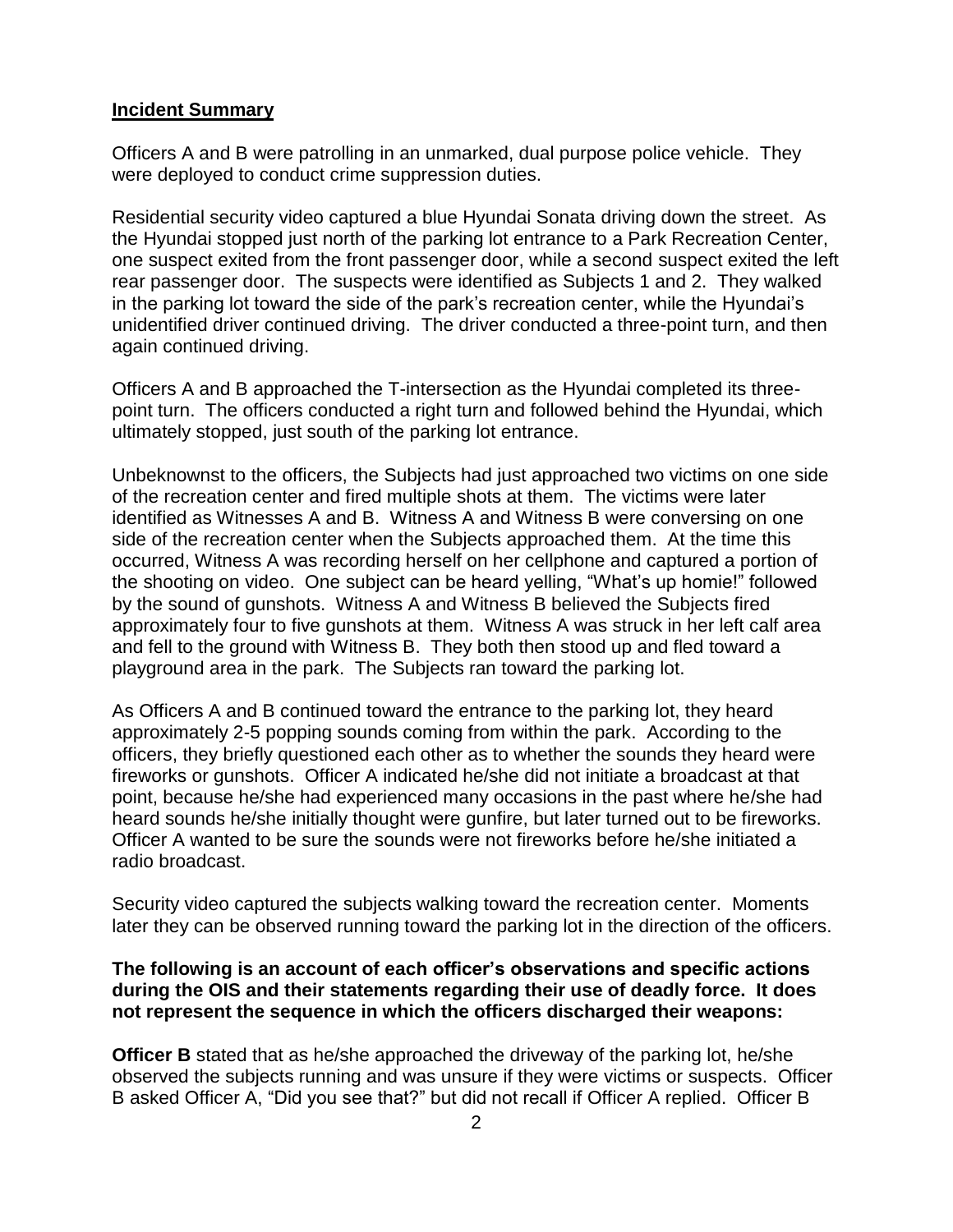then made a left turn into the parking lot and observed the Subjects running in his/her direction.

Officer B described one of the individuals as taller and thinner [Subject 2] than the other [Subject 1]. Officer B focused on Subject 2, who was holding a black handgun in his right hand extended out in front of him, parallel to the ground. Officer B observed the muzzle of the handgun pointed in his/her direction, heard at least two gunshots and believed he/she was being fired at.

Officer B placed the vehicle in park in the driveway and quickly exited, because he/she believed he/she would be killed if he/she remained inside. Officer B unholstered his/her pistol, took a position of cover behind his/her driver's door and immediately returned fire using a two-handed shooting grip. Officer B fired approximately two rounds at Subject 2, from an approximate distance of 45 feet. Subject 2 then ran diagonally through the parking lot in a southwesterly direction. Officer B stopped firing to reacquire his/her pistol sights. In an effort to utilize the engine block as cover, Officer B redeployed around his/her driver's door to the front left wheel well of his/her vehicle. Officer B observed Subject 2 continuing to run with his arm extended and the gun pointed in his/her direction. Officer B used a two-handed shooting grip and fired an additional two to three rounds at Subject 2 in rapid succession, from an approximate distance of 34 feet. Officer B lost sight of Subject 2 as he ran between vehicles parked along the east curb of the street. Officer B then turned his/her attention to Subject 1 and observed him collapse on the grass area near the sidewalk. Officer B did not see Subject 1 with a gun and did not know if he was armed.

**Officer A** recalled that as Officer B turned into the recreation center parking lot, he/she stated "Oh, there they are. Here they come." The combination of hearing possible gunshots and observing subjects running in his/her direction, caused Officer A to unholster his/her firearm because he/she believed the situation could escalate to a situation involving the use of deadly force.

Security video captured Subject 1 momentarily falling to the ground as he started to run across the parking lot. He quickly rose to his feet and continued running. Neither officer indicated they observed this occur.

Officer A stated that the time he/she heard possible gunshots, until when he/she first observed the subjects, was very short. He/she felt he/she had to decide between broadcasting they were Code Six and drawing his/her pistol to protect himself/herself. Officer A chose to do the later.

Officer A observed Subject 1 holding a dark colored gun in his right hand with his right arm positioned along the right side of his body. Officer A then observed Subject 1 raise his gun, point it in his/her direction, and fire. Officer A heard gunfire and saw muzzle flash and believed Subject 1 was shooting at him/her. Immediately following, Officer A observed muzzle flash in front of Subject 2, which caused Officer A to believe both subjects were shooting at him/her.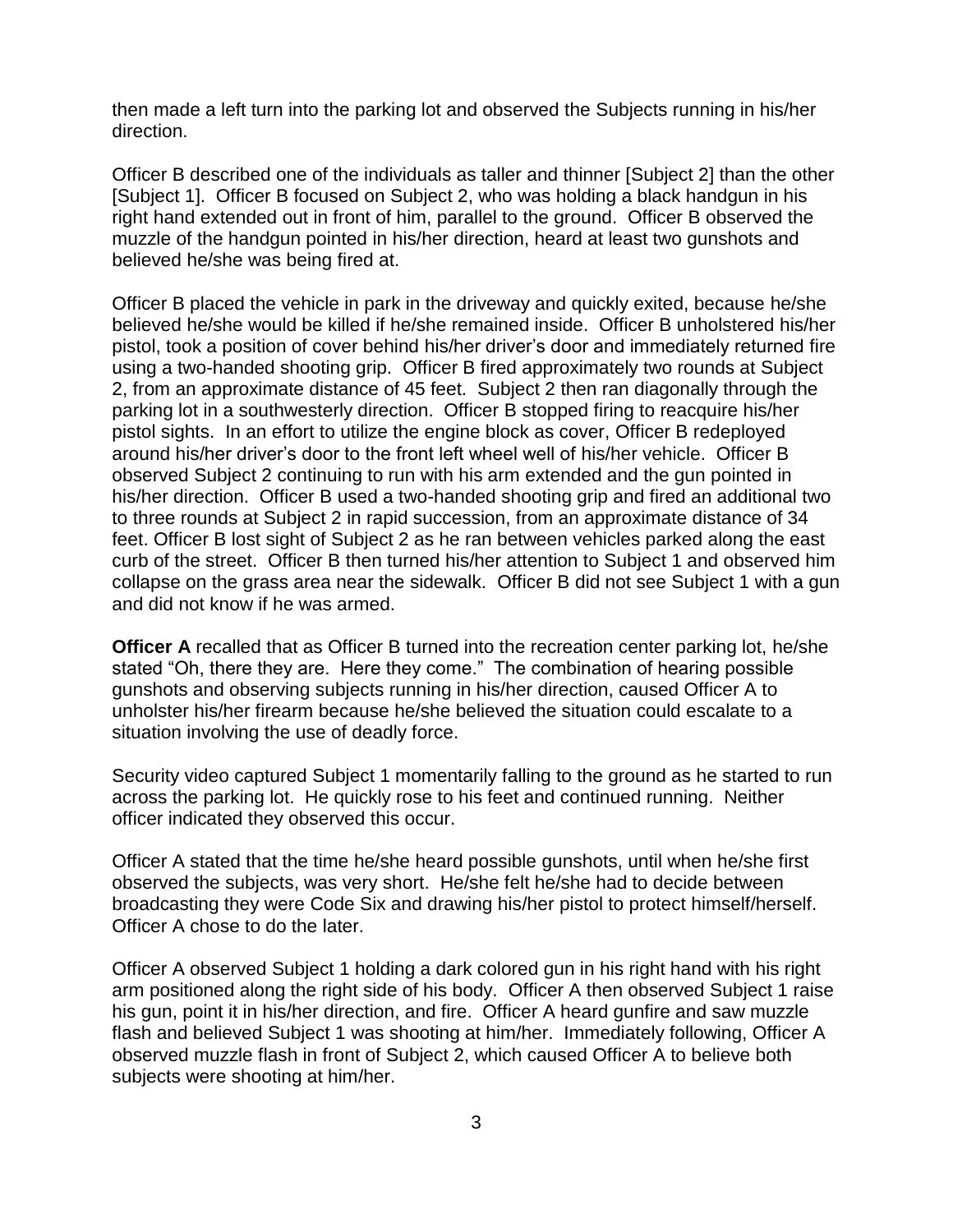Officer A felt a bullet impact their police vehicle, as well as heard what he/she believed was a round travel over the top of him/her. Officer A was afraid for his/her life and immediately exited his/her vehicle and assumed a left kneeling position behind the passenger door.

Using a two-handed shooting grip, Officer A fired one to two rounds at Subject 1 from an approximate distance of 51 feet. Subject 1 then began running diagonally through the parking lot. Although Officer A believed both subjects were firing at him/her and running together, Officer A focused on Subject 1, because Subject 1 was closer to him/her, and fired a second volley of 1-2 rounds from the same kneeling position.

Officer A noted that as the subjects advanced toward his/her side of the vehicle, the cover that had been provided by his/her passenger door began to diminish. Officer A did not redeploy however, because he/she felt he/she did not have time to do so. As Subject 1 continued to run in a southwesterly direction, he reached a grassy area between the parking lot and sidewalk. Officer A observed that Subject 1 was still pointing a gun at him/her and responded by firing an additional four to five rounds at him from an approximate distance of 47 feet. Officer A observed Subject 1 then fall to the sidewalk near his/her position.

Officer A redeployed from behind his/her passenger door and joined Officer B on the driver's side of their police vehicle. Approximately eight seconds after Subject 1 fell to the ground, Officer B broadcast, "Officer needs help! Shots fired! Shots fired!" Officer A then broadcast the officers' location.

Officer A did not activate his/her BWV until moments after the OIS. As a consequence, the first two minutes of his/her video, which captured a portion of the OIS, were recorded without sound.

[C:\Users\N3201\AppData\Local\Microsoft\Windows\INetCache\Content.Outlook\76Z80VB3\Vi](file:///C:/Users/N3201/AppData/Local/Microsoft/Windows/INetCache/Content.Outlook/76Z80VB3/Video/Video%205.mp4) [deo\Video 5.mp4](file:///C:/Users/N3201/AppData/Local/Microsoft/Windows/INetCache/Content.Outlook/76Z80VB3/Video/Video%205.mp4)

Security video captured the Hyundai fleeing south [presumably with Subject 2] from the parking lot entrance. The vehicle then turned and drove out of view.

Meanwhile, Officer A noted that his/her pistol was out of battery and ejected his/her empty magazine near the left rear wheel well of the officers' vehicle and conducted an out of battery speed reload. After Officer A reloaded his/her pistol, Officer B conducted a tactical reload of his/her pistol and left the partially loaded magazine on the hood of the officers' vehicle.

Officer A then holstered his/her pistol and utilized his/her cell phone to obtain the officers' exact location. Officer A then broadcast the officers' updated location. We are going to need a perimeter around this area. We have two subjects down. Have units to respond southbound […]."

Officer A recalled seeing Subject 2 dip down, which caused him/her to believe that both subjects had gone down to the ground.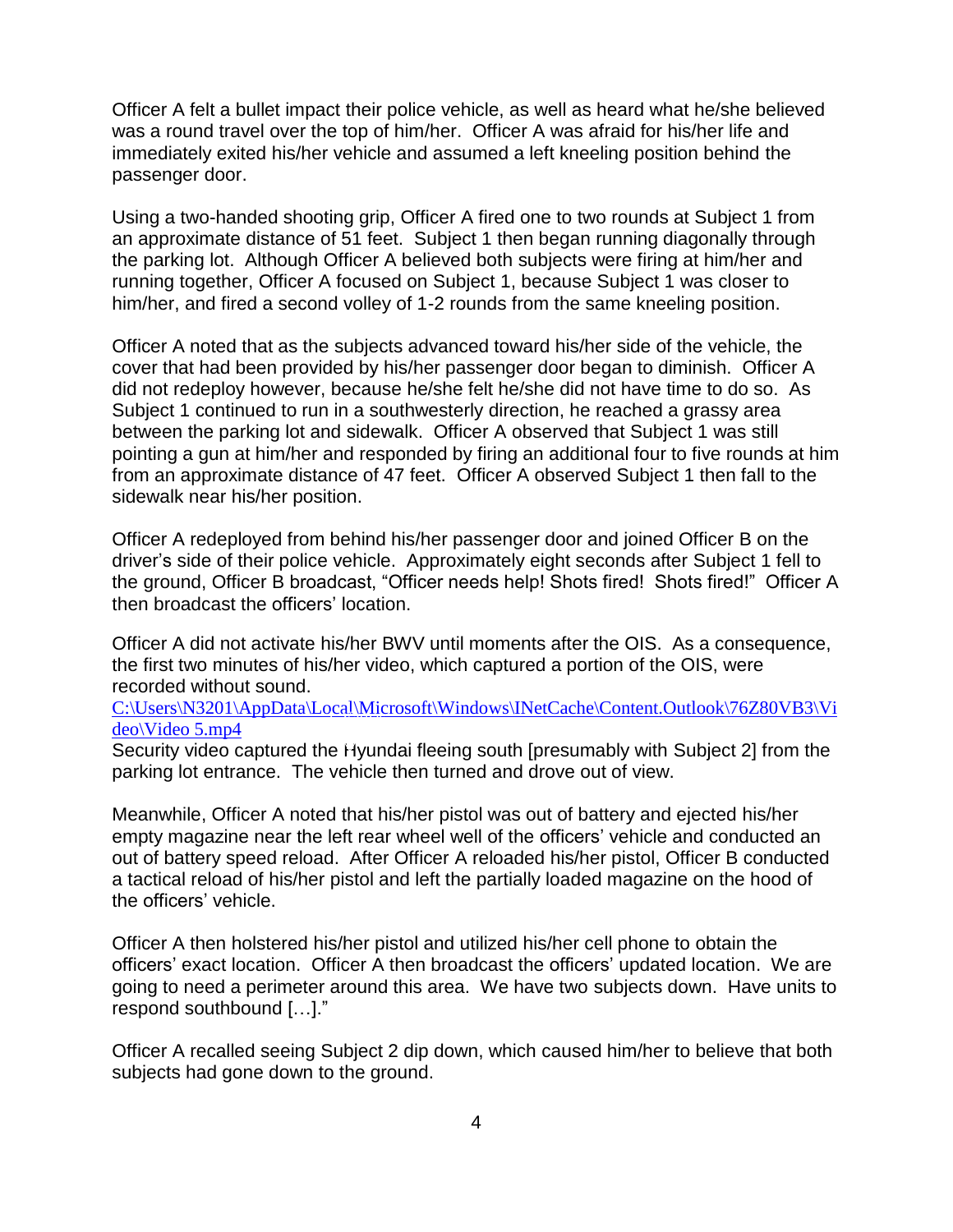Both officers observed Subject 1 crawl toward the curb of the street and in between parked vehicles. Officer A unholstered his/her firearm again and redeployed behind the cover of parked vehicles located on the side of the street and observed Subject 1 lying in the street. In an effort to triangulate on Subject 1 and obtain a better vantage point to observe him, Officer B also redeployed and moved to the opposite side of the street, behind a parked minivan.

From his/her position of cover, Officer B instructed Subject 1 to keep his hands where he/she could see them and requested a rescue ambulance (RA) on the Subject's behalf. The officers maintained their positions while waiting for additional units to arrive. Approximately two minutes later, Officer A initiated a broadcast indicating there was one outstanding subject who was last seen running south.

Unbeknownst to the officers, Subject 2 entered the Hyundai and was driven out of the area by an unknown individual. Subject 2 walked into a Medical Center with a gunshot wound to his right rear upper shoulder.

Sergeant A was the first supervisor to arrive at scene. He/she was followed shortly thereafter by several other LAPD officers and officers from a neighboring police department.

Subject 1 was not physically searched upon being taken into custody. According to Officer A, Subject 1's shirt had risen up and exposed his stomach and his pants had fallen down below his waist and partially exposed his buttocks. During the handcuffing procedure, Officer A rolled Subject 1 from his back to his stomach, which allowed him to visually clear his waistline area. Officer A indicated that Subject 1 appeared to be seriously injured and did not want to move him any further.

Sergeant B arrived at scene and contacted Officer B. Officer B advised that the officers had been involved in an OIS and that his/her partner was taking the subject into custody. Sergeant B requested that a non-involved officer stand by Officer B and replace Officer A. Sergeant B then began providing direction to officers at scene on several activities that were occurring, such as the establishment of a perimeter, protecting evidence and the ingress of the RA unit. Sergeant B also requested additional supervisors respond to the scene and collected the involved officers BWV cameras, while simultaneously receiving information that potential subjects were detained in the perimeter, and that a gunshot victim had shown up at a local hospital.

When Subject 2 presented himself at Medical Center, hospital staff alerted Communications Division (CD), who in turn notified assisting officers.

#### **Los Angeles Board of Police Commissioners' Findings**

The BOPC reviews each Categorical Use of Force incident based upon the totality of the circumstances, namely all of the facts, evidence, statements and all other pertinent material relating to the particular incident. In every case, the BOPC makes specific findings in three areas: Tactics of the involved officer(s); Drawing/Exhibiting of a firearm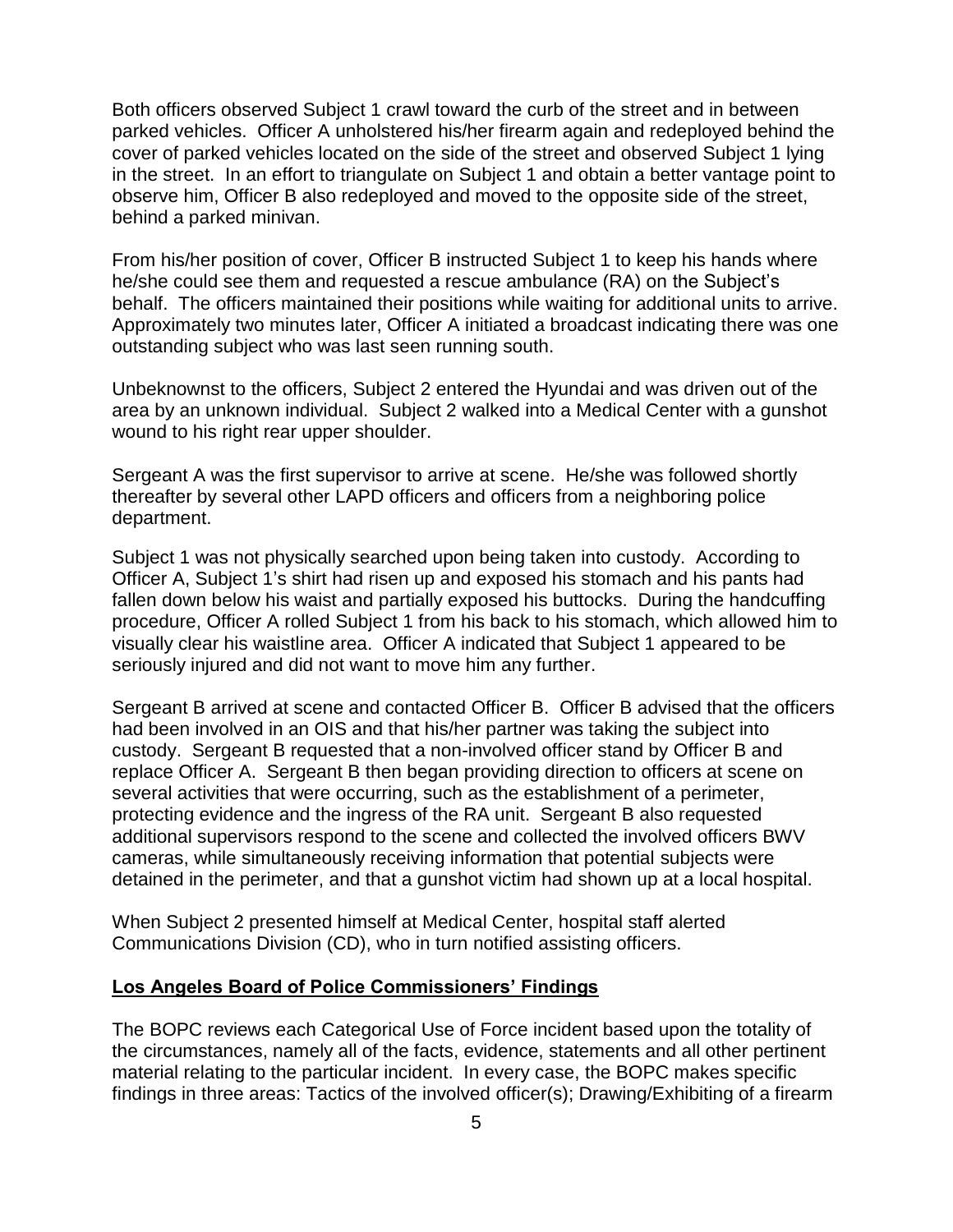by any involved officer(s); and the Use of Force by any involved officer(s). Based on the BOPC's review of the instant case, the BOPC made the following findings:

# **A. Tactics**

The BOPC found Officers A and B's tactics to warrant a Tactical Debrief.

# **B. Drawing and Exhibiting**

The BOPC found Officers A and B's drawing and exhibiting of a firearm to be In Policy.

# **C. Lethal Use of Force**

The BOPC found Officers A and B's lethal use of force to be In Policy.

# **Basis for Findings**

In making its decision in this matter, the Commission is mindful that every "use of force by members of law enforcement is a matter of critical concern both to the public and the law enforcement community. It is recognized that some individuals will not comply with the law or submit to control unless compelled to do so by the use of force; therefore, law enforcement officers are sometimes called upon to use force in the performance of their duties. It is also recognized that members of law enforcement derive their authority from the public and therefore must be ever mindful that they are not only the guardians, but also the servants of the public. The Department's guiding value when using force shall be reverence for human life. Officers shall attempt to control an incident by using time, distance, communications, and available resources in an effort to de-escalate the situation, whenever it is safe and reasonable to do so. When warranted, Department personnel may objectively use reasonable force to carry out their duties. Officers who use unreasonable force degrade the confidence of the community we serve, expose the Department and fellow officers to legal and physical hazards, and violate the rights of individuals upon whom unreasonable force is used. Conversely, officers who fail to use force when warranted may endanger themselves, the community and fellow officers." (Use of Force Policy, Los Angeles Police Department Manual.)

The Commission is cognizant of the legal framework that exists in evaluating use of force cases, including the United States Supreme Court decision in Graham v. Connor, 490 U.S. 386 (1989), that:

"The reasonableness of a particular use of force must be judged from the perspective of a reasonable officer on the scene, rather than with the 20/20 vision of hindsight. The calculus of reasonableness must embody allowance for the fact that police officers are often forced to make split-second judgments – in circumstances that are tense, uncertain and rapidly evolving – about the amount of force that is necessary in a particular situation."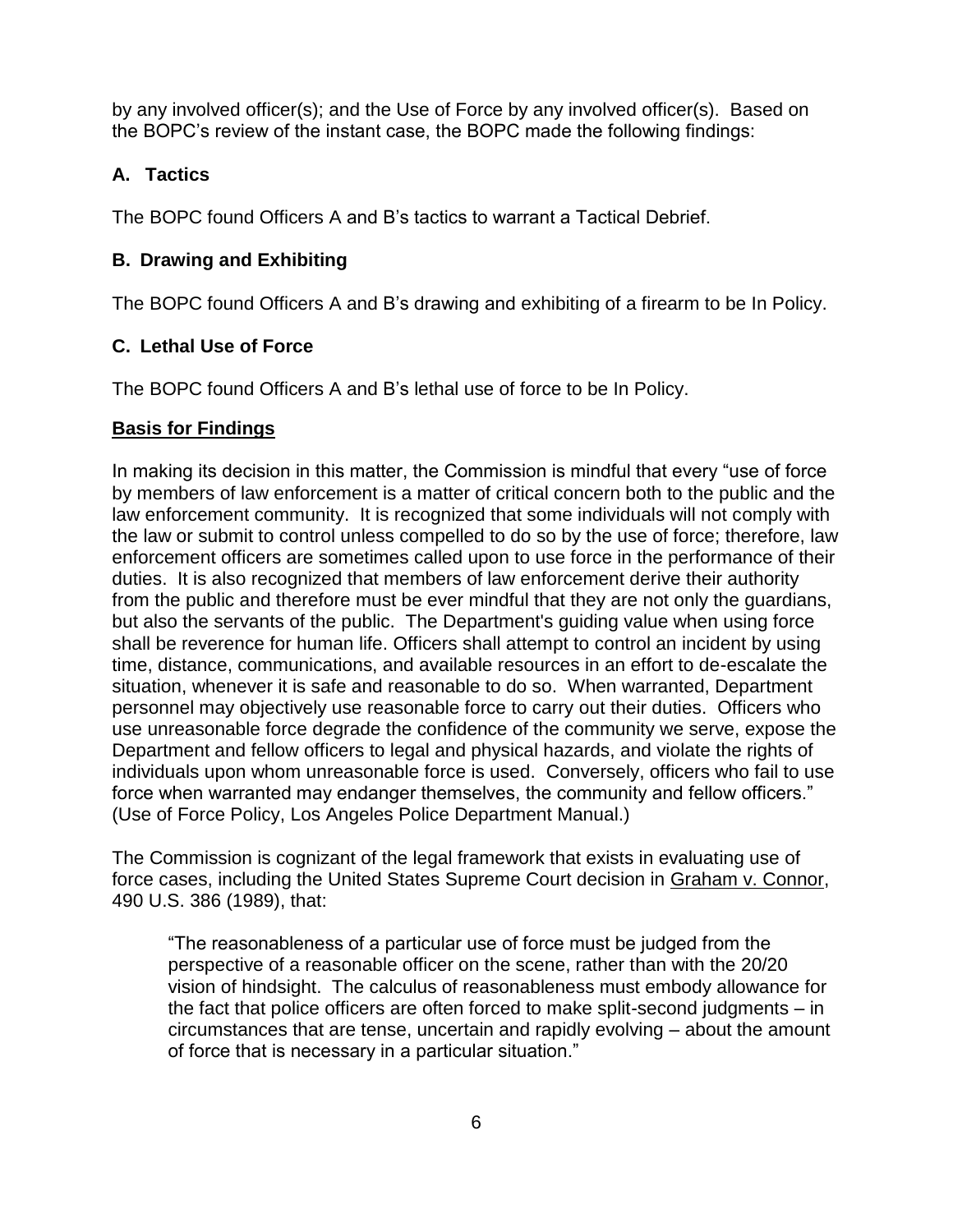The Commission is further mindful that it must evaluate the actions in this case in accordance with existing Department policies. Relevant to our review are Department policies that relate to the use of force:

Law enforcement officers are authorized to use deadly force to:

- Protect themselves or others from what is reasonably believed to be an imminent threat of death or serious bodily injury; or
- Prevent a crime where the subject's actions place person(s) in imminent jeopardy of death or serious bodily injury; or
- Prevent the escape of a violent fleeing felon when there is probable cause to believe the escape will pose a significant threat of death or serious bodily injury to the officer or others if apprehension is delayed. In this circumstance, officers shall to the extent practical, avoid using deadly force that might subject innocent bystanders or hostages to possible death or injury.

The reasonableness of an Officer's use of deadly force includes consideration of the officer's tactical conduct and decisions leading up to the use of deadly force. (Use of Force Policy, Los Angeles Police Department Manual.)

An officer's decision to draw or exhibit a firearm should be based on the tactical situation and the officer's reasonable belief that there is a substantial risk that the situation may escalate to the point where deadly force may be justified. (Los Angeles Police Department Manual.)

Tactical de-escalation involves the use of techniques to reduce the intensity of an encounter with a Subject and enable an officer to have additional options to gain voluntary compliance or mitigate the need to use a higher level of force while maintaining control of the situation. Tactical de-escalation does not require that an officer compromise his or her safety or increase the risk of physical harm to the public. De-escalation techniques should only be used when it is safe and prudent to do so. (Tactical De-Escalation Techniques, October 2016.)

# **A. Tactics**

# **Tactical De-Escalation**

• *Tactical de-escalation involves the use of techniques to reduce the intensity of an encounter with a suspect and enable an officer to have additional options to gain voluntary compliance or mitigate the need to use a higher level of force while maintaining control of the situation (Use of Force - Tactics Directive No. 16, October 2016, Tactical De-Escalation Techniques).*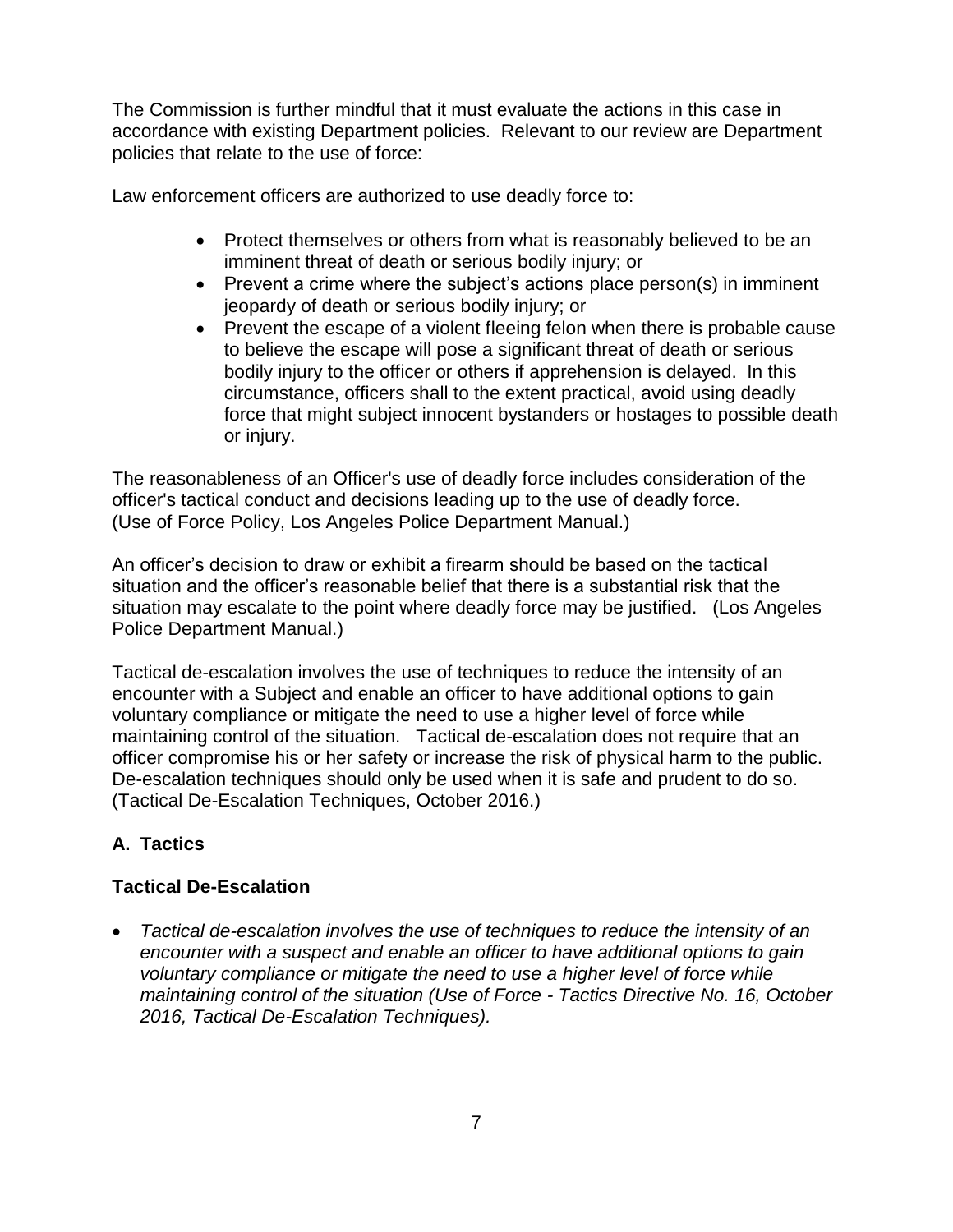Tactical de-escalation does not require that an officer compromise his or her safety or increase the risk of physical harm to the public. De-escalation techniques should only be used when it is safe and prudent to do so.

In this case, the officers were immediately confronted with two armed subjects who fired upon them without warning or provocation. Due to the rapidly unfolding event, the officers were unable to establish any lines of communication with the subjects prior to the OIS. When they were faced with an imminent threat of serious bodily injury or death, the officers reacted to the subjects' actions and utilized lethal force to stop the deadly threat.

Subject 1 was struck by an officer's gunfire and collapsed, while the second subject fled from the area. Once feasible, the officers lowered the intensity of the situation by immediately redeploying to alternate cover, which allowed the officers more time to assess, communicate with each other and to formulate a tactical plan. The officers utilized lines of communications with each other and Subject 1 by communicating Subject 1's location, movements, and position with one another and advising Subject 1 to show his hands and to not move. Additionally, the officers communicated with one another regarding their own actions, such as the reloading of their service pistols and their redeployment to positions of cover. The officers requested additional resources to their location and waited behind cover for their arrival, thus allowing for a methodical and safe approach and eventual handcuffing of Subject 1.

Upon the arrival of additional resources, the officers further assessed the situation and formulated a plan to approach the injured Subject 1, utilizing a ballistic shield as cover. After establishing contact and cover roles, and with consideration of the preservation of life, the officers approached Subject 1 to take him into custody without unnecessary delay, thereby allowing him to receive medical treatment as soon as possible.

• In evaluating this incident, the BOPC noted the following tactical considerations:

## **1. Code Six**

Officers A and B did not advise Communications Division (CD) of their Code Six location prior to engaging the subjects.

In this case, the officers were reassigned to conduct crime suppression in an area unfamiliar to them. The officers heard the sounds of what they believed to be either gunshots or fireworks coming from the area of the recreation center. The officers briefly communicated with one another regarding the nature of the sounds, and then observed the subjects running toward them as they turned into the parking lot. The incident rapidly escalated as the subjects fired upon the officers.

Based on the totality of the circumstances, the BOPC determined that Officers A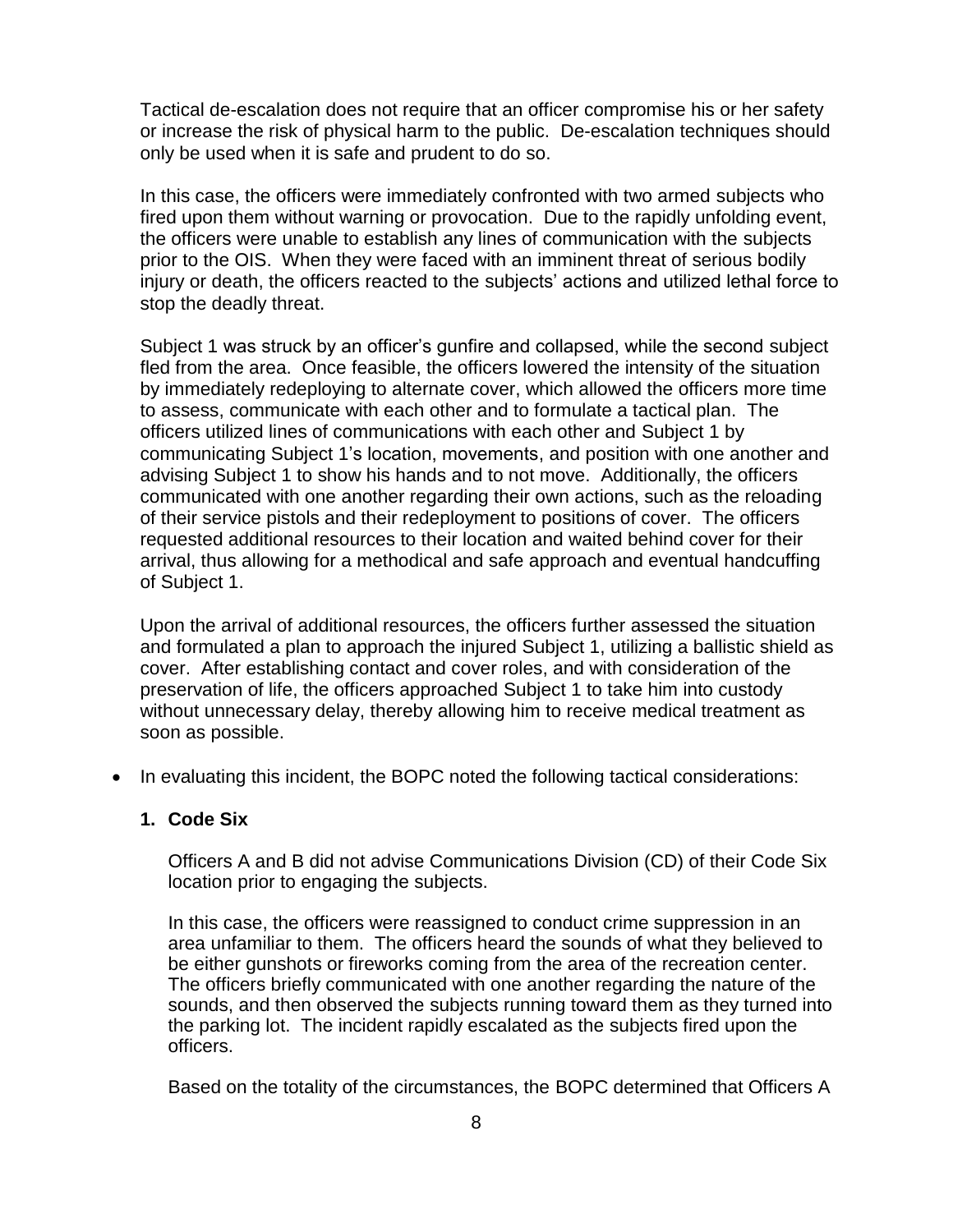and B not advising CD of their Code Six location was a substantial deviation, with justification, from approved Department tactical training.

The BOPC also considered the following:

#### **1. Searches of Arrestees**

The investigation revealed that Officer A did not complete a search of Subject 1 when he was taken into custody because Officer A could see portions of Subject 1's front and rear midsections. Officer A also believed that Subject 1 was seriously injured and did not want to move him until the RA was at-scene. It was noted that Officer A also did not advise responding officers that a thorough search had not been completed due to Subject 1's injuries.

#### **2. Situational Awareness**

The investigation revealed that Officer A incorrectly broadcast the officers' location. In this case, the officers were re-assigned to this area for crime suppression operations and were unfamiliar with the area.

#### **3. Service Pistol Manipulations**

The investigation revealed that Officer A's service pistol went to slide lock during the OIS. A review of Officer A's BWV indicated that approximately 40 seconds elapsed before he/she conducted an out of battery speed reload.

## **4. Maintaining Control of Equipment**

The investigation revealed that after conducting a tactical reload of his/her service pistol, Officer B left his/her partially-loaded magazine on the hood of his/her police vehicle.

#### **5. Preservation of Life**

Officers A and B were involved in an incident in which Subjects 1 and 2 fired upon them, forcing the officers to utilize lethal force to defend their lives. Subject 1 fell to the ground as a result of the OIS, and Subject 2 fled the scene to an unknown location. Despite being the target of an Attempt Murder and not knowing whether the assault would continue, the officers knew that Subject 1 had been struck by gunfire and immediately requested an LAFD RA so they could provide medical treatment to Subject 1.

While maintaining a position of cover, the officers verbalized to Subject 1 that medical aid was enroute. Due to the possibility that Subject 1 may still be armed, a plan was formulated to take him into custody and an arrest team was organized. When the officers took Subject 1 into custody, he told the officers that he was injured and in pain. The officers demonstrated compassion and placed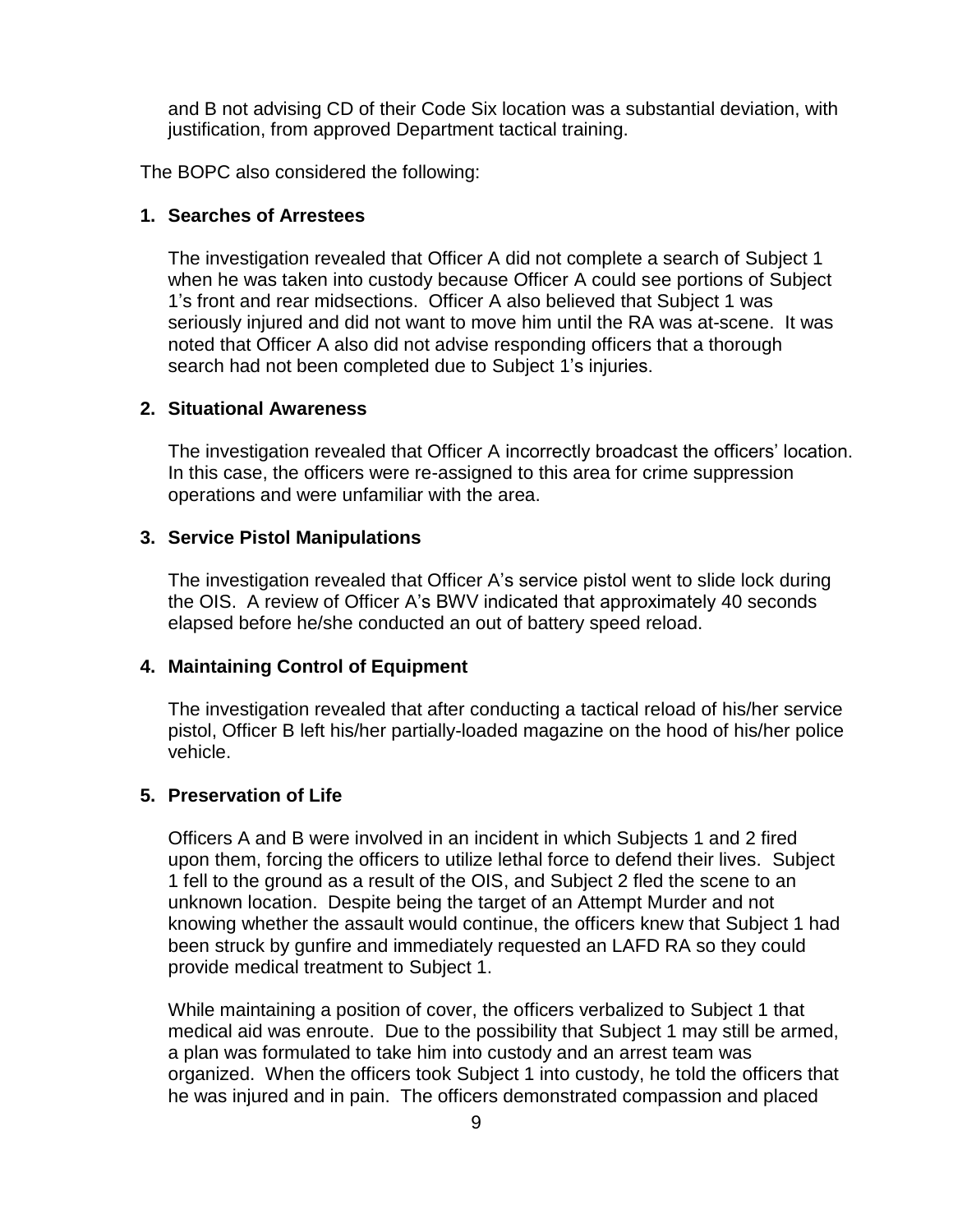Subject 1 in a position that was comfortable while waiting for the Rescue Ambulance. Due to the quick actions of Officers A and B, LAFD personnel were on-scene within minutes.

#### **6. Command and Control**

Sergeant A responded and oversaw the officers' approach to take Subject 1 into custody, after which he/she ensured that Subject 1 was placed onto his side while waiting for the response of the LAFD RA. Sergeant A also assisted in establishing a perimeter and the request for resources.

Sergeant B responded to the scene and assumed the role of IC. He/she separated, monitored and obtained a PSS from Officers A and B.

Sergeant C responded to the scene and assumed the monitoring responsibilities of Officers A and B from Sergeant B. The investigation revealed that Sergeant C did not adhere to established Post OIS protocols as he/she did not separate Officers A and B and instead, transported them together in his/her police vehicle to the Medical Center to conduct a Field Show-up of Subject 2. It was also noted that Sergeant C transported the officers to conduct the Field Show up without receiving prior approval from FID.

• The evaluation of tactics requires that consideration be given to the fact that officers are forced to make split-second decisions under very stressful and dynamic circumstances. Tactics are conceptual and intended to be flexible and incidentspecific, which requires that each incident be looked at objectively and the tactics be evaluated based on the totality of the circumstances.

Each tactical incident also merits a comprehensive debriefing. In this case, there were identified areas where improvement could be made. A Tactical Debrief is the appropriate forum for the involved personnel to discuss individual actions that took place during this incident.

The BOPC found Officers A and B's tactics to warrant a Tactical Debrief.

#### **B. Drawing and Exhibiting**

• According to Officer A, he/she and Officer B were driving next to the park when they heard approximately four to five loud popping sounds. Officers A and B were unsure if the sounds were gunshots or fireworks. Officer B drove into the driveway of the recreation center and said, "Oh, there they are. Here they come." Due to the possibility that the sounds were gunshots, Officer A drew his/her service pistol because he/she believed there was a likelihood that a deadly force situation could occur.

According to Officer B, he/she was driving when the officers heard the sound of possible gunshots next to the recreation center. Unsure if they were gunshots or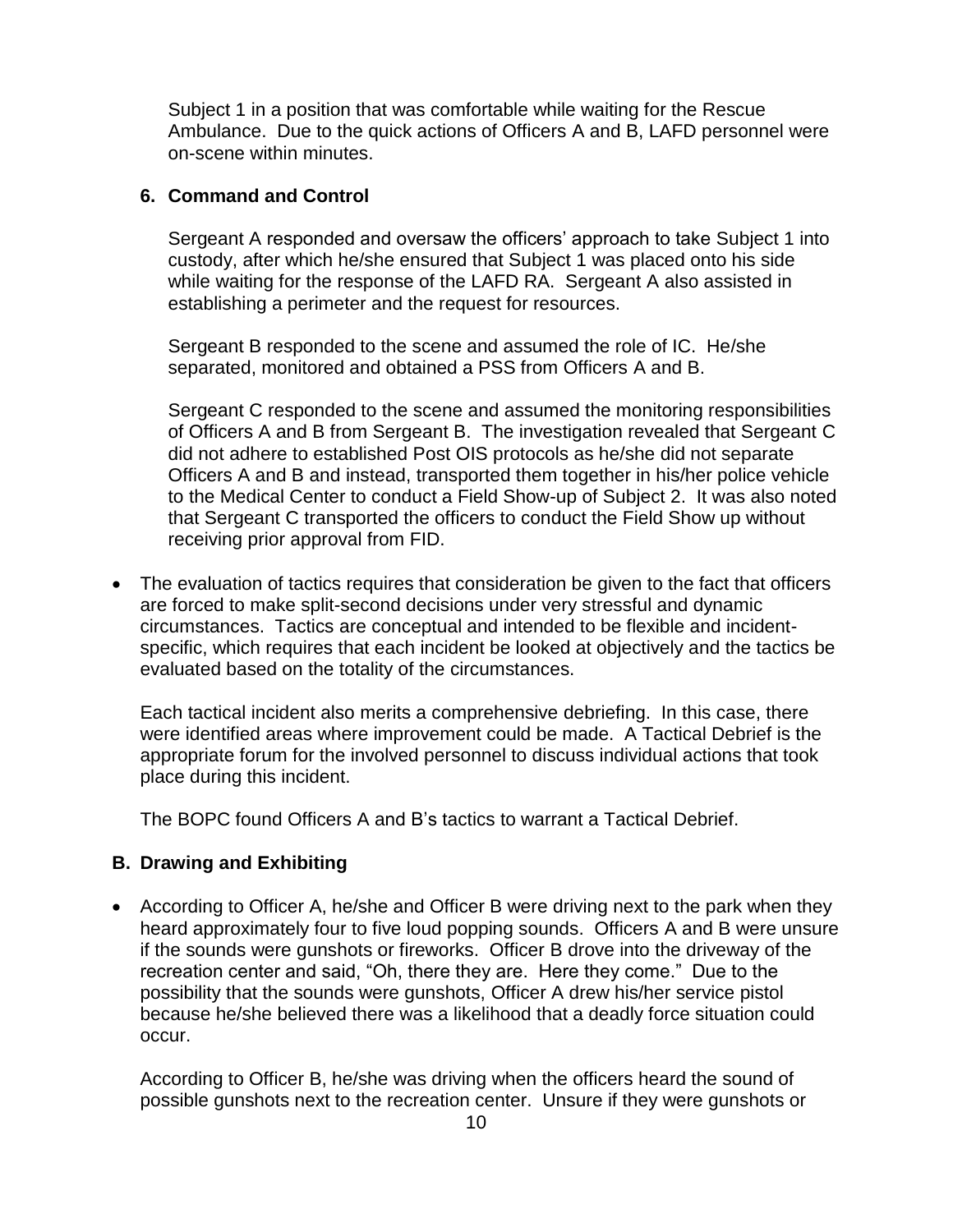firecrackers, he/she asked Officer A, "Did you hear that? I don't know if those were gunshots or not?" Officer B continued driving and as he/she approached the park's driveway, he/she observed Subject 1 and Subject 2 running in the park. Officer B made a left turn into the parking lot of the recreation center and observed Subject 2 running towards the officers while Officer B fired a handgun at them. Fearing for his/her life, Officer B drew his/her service pistol.

Based on the totality of the circumstances, the BOPC determined, that an officer with similar training and experience as Officers A and B, while faced with similar circumstances, would reasonably believe that there was a substantial risk the situation may escalate to the point where deadly force may be justified.

Therefore, the BOPC found Officers A and B's drawing and exhibiting of a firearm to be in policy.

## **C. Lethal Use of Force**

• **Officer B** – (pistol, five rounds)

## **First Sequence**

According to Officer B, as Subjects 1 and 2 ran toward the officers*,* one subject was holding a black handgun and pointed it in his/her direction*.* Officer B observed the barrel of the gun and heard at least two shots.Fearing for his/her life, and the life of his/her partner, Officer B exited his/her police vehicle and drew his/her service pistol. Officer B utilized his/her door for cover and fired approximately two rounds at Subject 2 to stop his actions.

#### **Second Sequence**

According to Officer B, he/she repositioned behind the engine portion of the driver side of his/her vehicle for better cover. Officer B then observed Subject 2 continue to run with his arm extended, while pointing a gun in his/her direction. Officer B then fired two to three additional rounds at Subject 2 to stop his actions.

• **Officer A** – (pistol, nine rounds)

#### **First Sequence**

According to Officer A, as he/she sat in his/her police vehicle, Officer A observed Subject 1 raise the gun up and fire in his/her direction.Officer A also observed muzzle flash in front of Subject 2 and a felt bullet impact their vehicle, causing Officer A to fear for his/her life and the life of Officer B*.* Officer A exited the vehicle, dropped to one knee*,* took cover behind his/her door, and fired one to two rounds at Subject 1 to stop the deadly threat.

#### **Second Sequence**